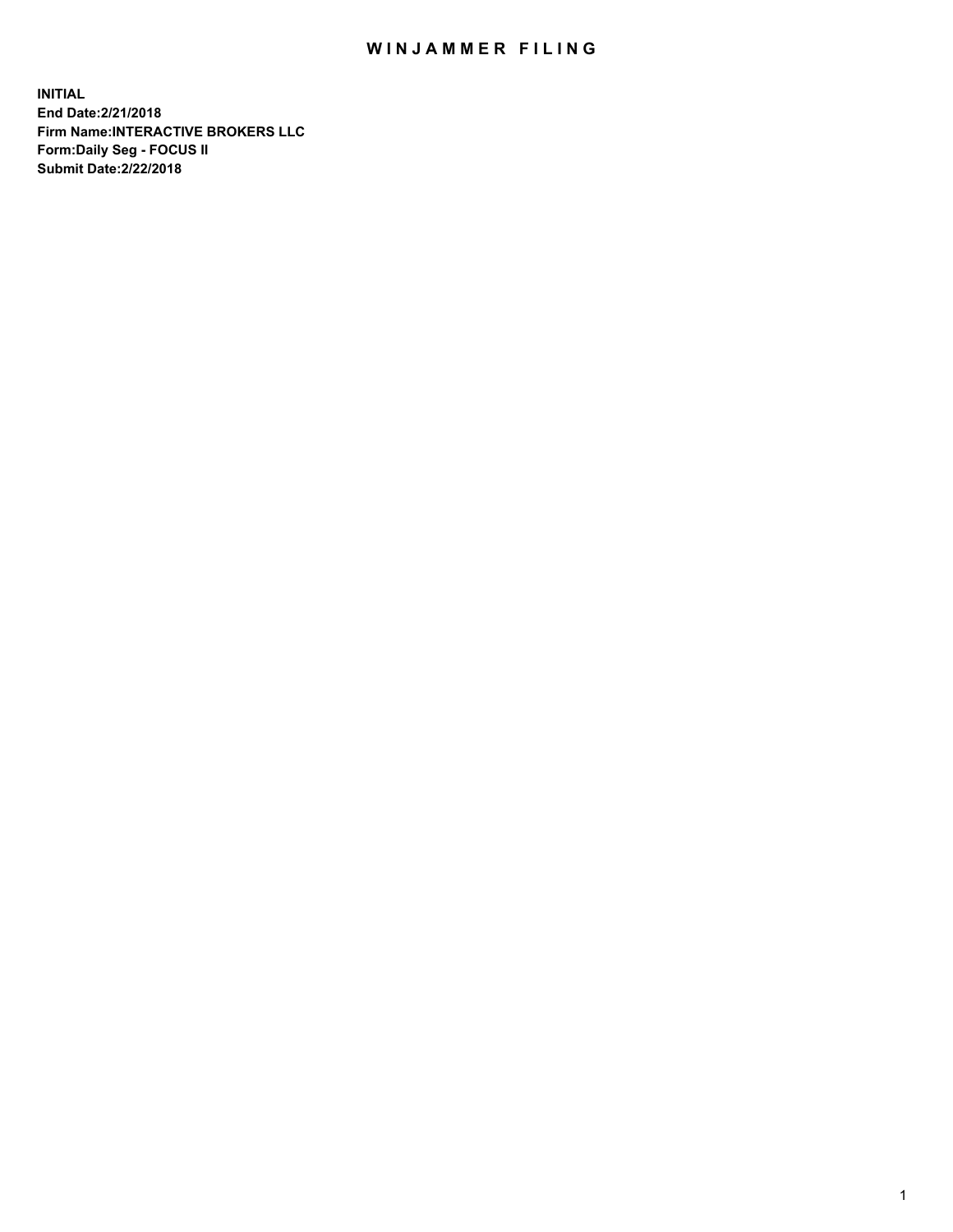## **INITIAL End Date:2/21/2018 Firm Name:INTERACTIVE BROKERS LLC Form:Daily Seg - FOCUS II Submit Date:2/22/2018 Daily Segregation - Cover Page**

| Name of Company<br><b>Contact Name</b><br><b>Contact Phone Number</b><br><b>Contact Email Address</b>                                                                                                                                                                                                                          | <b>INTERACTIVE BROKERS LLC</b><br>James Menicucci<br>203-618-8085<br>jmenicucci@interactivebrokers.c<br>om |
|--------------------------------------------------------------------------------------------------------------------------------------------------------------------------------------------------------------------------------------------------------------------------------------------------------------------------------|------------------------------------------------------------------------------------------------------------|
| FCM's Customer Segregated Funds Residual Interest Target (choose one):<br>a. Minimum dollar amount: ; or<br>b. Minimum percentage of customer segregated funds required:%; or<br>c. Dollar amount range between: and; or<br>d. Percentage range of customer segregated funds required between:% and%.                          | $\overline{\mathbf{0}}$<br>0<br>155,000,000 245,000,000<br>0 <sub>0</sub>                                  |
| FCM's Customer Secured Amount Funds Residual Interest Target (choose one):<br>a. Minimum dollar amount: ; or<br>b. Minimum percentage of customer secured funds required:%; or<br>c. Dollar amount range between: and; or<br>d. Percentage range of customer secured funds required between:% and%.                            | $\overline{\mathbf{0}}$<br>$\overline{\mathbf{0}}$<br>80,000,000 120,000,000<br>00                         |
| FCM's Cleared Swaps Customer Collateral Residual Interest Target (choose one):<br>a. Minimum dollar amount: ; or<br>b. Minimum percentage of cleared swaps customer collateral required:% ; or<br>c. Dollar amount range between: and; or<br>d. Percentage range of cleared swaps customer collateral required between:% and%. | $\overline{\mathbf{0}}$<br>$\overline{\mathbf{0}}$<br>0 <sub>0</sub><br><u>00</u>                          |

Attach supporting documents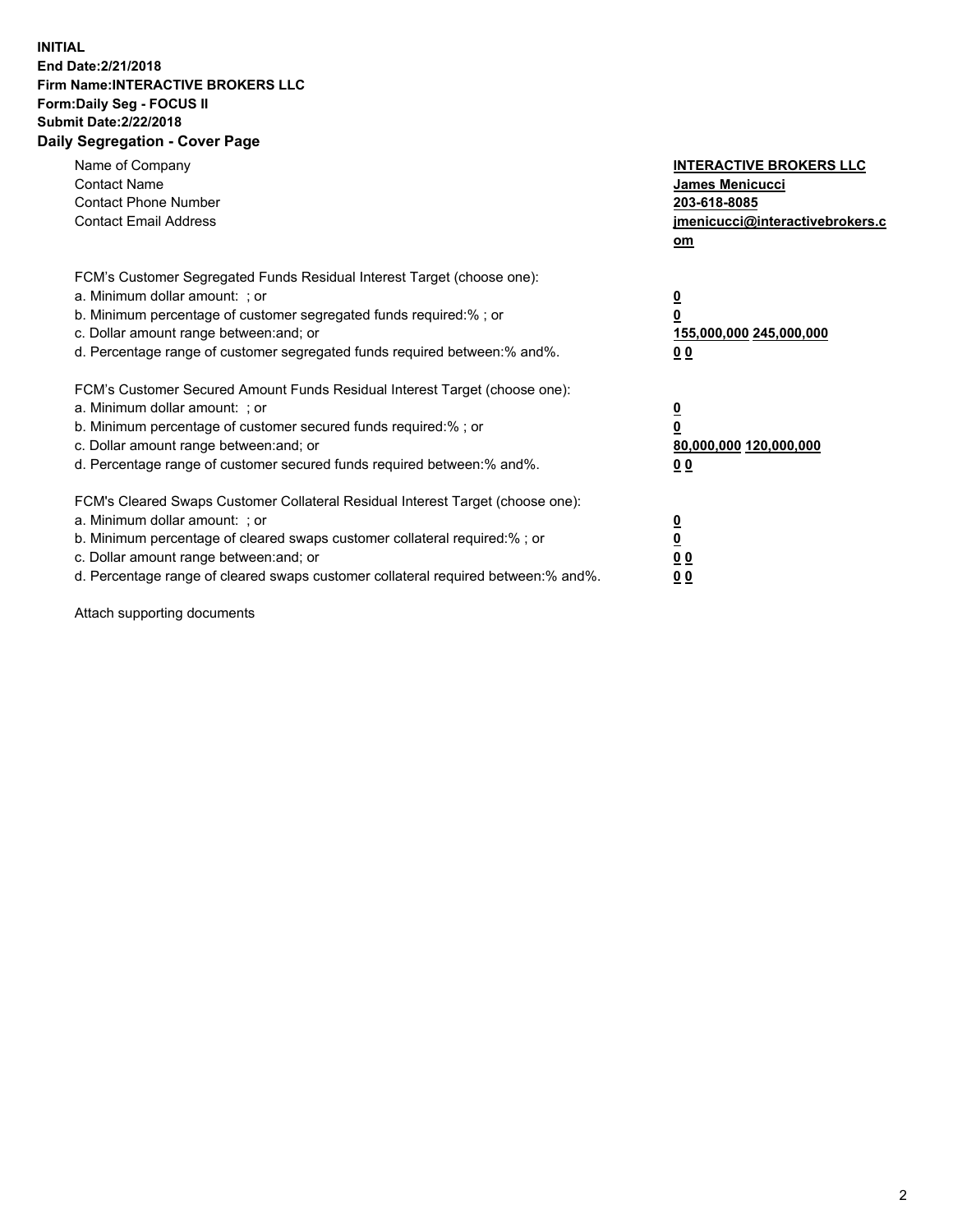## **INITIAL End Date:2/21/2018 Firm Name:INTERACTIVE BROKERS LLC Form:Daily Seg - FOCUS II Submit Date:2/22/2018 Daily Segregation - Secured Amounts**

|     | Daily Segregation - Secured Amounts                                                         |                                   |
|-----|---------------------------------------------------------------------------------------------|-----------------------------------|
|     | Foreign Futures and Foreign Options Secured Amounts                                         |                                   |
|     | Amount required to be set aside pursuant to law, rule or regulation of a foreign            | $0$ [7305]                        |
|     | government or a rule of a self-regulatory organization authorized thereunder                |                                   |
| 1.  | Net ledger balance - Foreign Futures and Foreign Option Trading - All Customers             |                                   |
|     | A. Cash                                                                                     | 515,007,016 [7315]                |
|     | B. Securities (at market)                                                                   | $0$ [7317]                        |
| 2.  | Net unrealized profit (loss) in open futures contracts traded on a foreign board of trade   | 1,750,050 [7325]                  |
| 3.  | Exchange traded options                                                                     |                                   |
|     | a. Market value of open option contracts purchased on a foreign board of trade              | 41,955 [7335]                     |
|     | b. Market value of open contracts granted (sold) on a foreign board of trade                | -61,839 [7337]                    |
| 4.  | Net equity (deficit) (add lines 1. 2. and 3.)                                               | 516,737,182 [7345]                |
| 5.  | Account liquidating to a deficit and account with a debit balances - gross amount           | 2,375 [7351]                      |
|     | Less: amount offset by customer owned securities                                            | 0 [7352] 2,375 [7354]             |
| 6.  | Amount required to be set aside as the secured amount - Net Liquidating Equity              | 516,739,557 [7355]                |
|     | Method (add lines 4 and 5)                                                                  |                                   |
| 7.  | Greater of amount required to be set aside pursuant to foreign jurisdiction (above) or line | 516,739,557 [7360]                |
|     | 6.                                                                                          |                                   |
|     | FUNDS DEPOSITED IN SEPARATE REGULATION 30.7 ACCOUNTS                                        |                                   |
| 1.  | Cash in banks                                                                               |                                   |
|     | A. Banks located in the United States                                                       | 120,590,248 [7500]                |
|     | B. Other banks qualified under Regulation 30.7                                              | 0 [7520] 120,590,248 [7530]       |
| 2.  | Securities                                                                                  |                                   |
|     | A. In safekeeping with banks located in the United States                                   | 363,023,710 [7540]                |
|     | B. In safekeeping with other banks qualified under Regulation 30.7                          | 0 [7560] 363,023,710 [7570]       |
| 3.  | Equities with registered futures commission merchants                                       |                                   |
|     | A. Cash                                                                                     | $0$ [7580]                        |
|     | <b>B.</b> Securities                                                                        | $0$ [7590]                        |
|     | C. Unrealized gain (loss) on open futures contracts                                         | $0$ [7600]                        |
|     | D. Value of long option contracts                                                           | $0$ [7610]                        |
|     | E. Value of short option contracts                                                          | 0 [7615] 0 [7620]                 |
| 4.  | Amounts held by clearing organizations of foreign boards of trade                           |                                   |
|     | A. Cash                                                                                     | $0$ [7640]                        |
|     | <b>B.</b> Securities                                                                        | $0$ [7650]                        |
|     | C. Amount due to (from) clearing organization - daily variation                             | $0$ [7660]                        |
|     | D. Value of long option contracts                                                           | $0$ [7670]                        |
|     | E. Value of short option contracts                                                          | 0 [7675] 0 [7680]                 |
| 5.  | Amounts held by members of foreign boards of trade                                          |                                   |
|     | A. Cash                                                                                     | 170,719,250 [7700]                |
|     | <b>B.</b> Securities                                                                        | $0$ [7710]                        |
|     | C. Unrealized gain (loss) on open futures contracts                                         | -15,255,463 [7720]                |
|     | D. Value of long option contracts                                                           | 163,968 [7730]                    |
|     | E. Value of short option contracts                                                          | -61,839 [7735] 155,565,916 [7740] |
| 6.  | Amounts with other depositories designated by a foreign board of trade                      | 0 [7760]                          |
| 7.  | Segregated funds on hand                                                                    | $0$ [7765]                        |
| 8.  | Total funds in separate section 30.7 accounts                                               | 639,179,874 [7770]                |
| 9.  | Excess (deficiency) Set Aside for Secured Amount (subtract line 7 Secured Statement         | 122,440,317 [7380]                |
|     | Page 1 from Line 8)                                                                         |                                   |
| 10. | Management Target Amount for Excess funds in separate section 30.7 accounts                 | 80,000,000 [7780]                 |
| 11. | Excess (deficiency) funds in separate 30.7 accounts over (under) Management Target          | 42,440,317 [7785]                 |
|     |                                                                                             |                                   |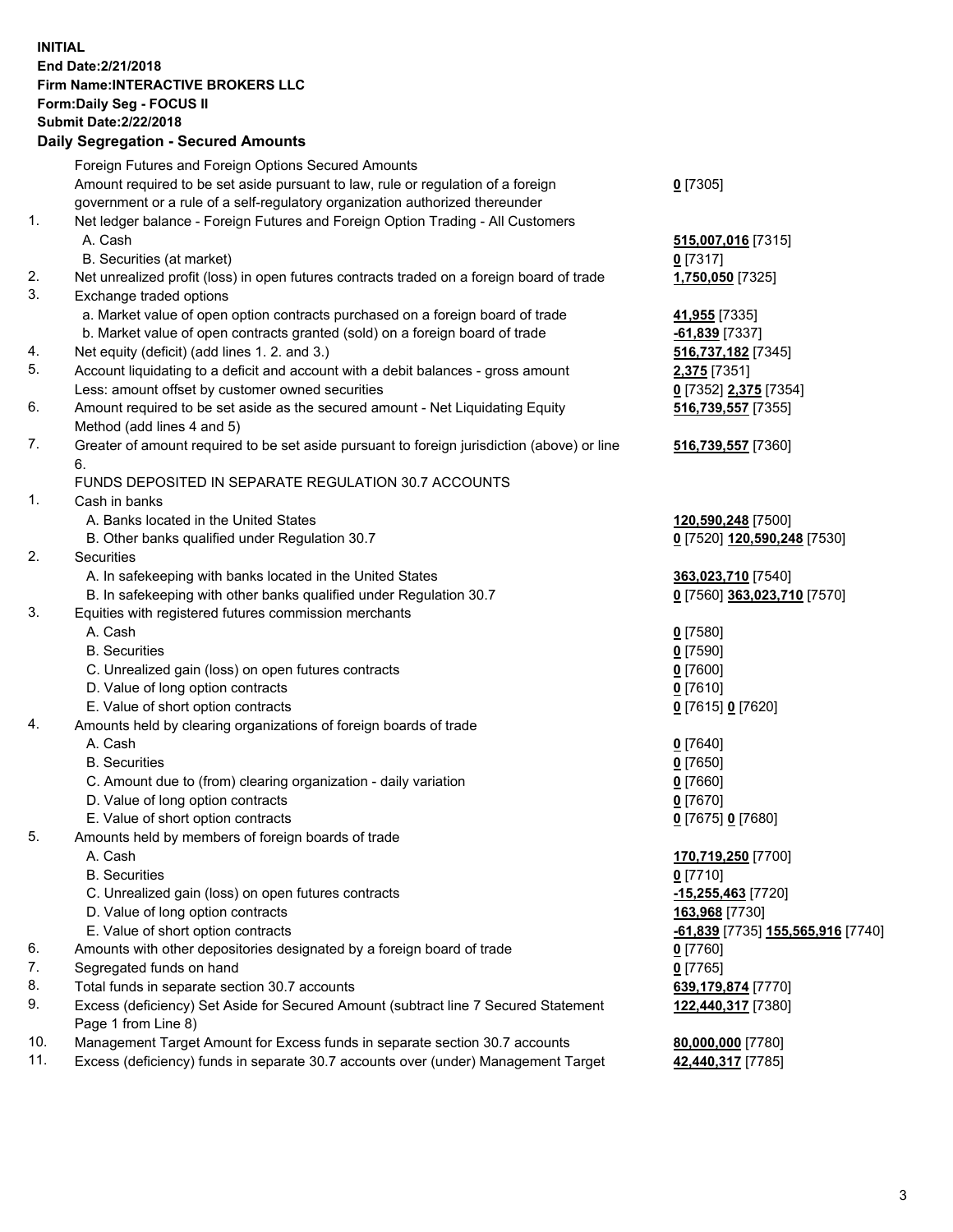**INITIAL End Date:2/21/2018 Firm Name:INTERACTIVE BROKERS LLC Form:Daily Seg - FOCUS II Submit Date:2/22/2018 Daily Segregation - Segregation Statement** SEGREGATION REQUIREMENTS(Section 4d(2) of the CEAct) 1. Net ledger balance A. Cash **4,407,564,474** [7010] B. Securities (at market) **0** [7020] 2. Net unrealized profit (loss) in open futures contracts traded on a contract market **-4,310,843** [7030] 3. Exchange traded options A. Add market value of open option contracts purchased on a contract market **251,875,691** [7032] B. Deduct market value of open option contracts granted (sold) on a contract market **-265,940,621** [7033] 4. Net equity (deficit) (add lines 1, 2 and 3) **4,389,188,701** [7040] 5. Accounts liquidating to a deficit and accounts with debit balances - gross amount **385,629** [7045] Less: amount offset by customer securities **0** [7047] **385,629** [7050] 6. Amount required to be segregated (add lines 4 and 5) **4,389,574,330** [7060] FUNDS IN SEGREGATED ACCOUNTS 7. Deposited in segregated funds bank accounts A. Cash **827,791,446** [7070] B. Securities representing investments of customers' funds (at market) **2,546,217,515** [7080] C. Securities held for particular customers or option customers in lieu of cash (at market) **0** [7090] 8. Margins on deposit with derivatives clearing organizations of contract markets A. Cash **18,723,173** [7100] B. Securities representing investments of customers' funds (at market) **1,192,719,617** [7110] C. Securities held for particular customers or option customers in lieu of cash (at market) **0** [7120] 9. Net settlement from (to) derivatives clearing organizations of contract markets **21,071,580** [7130] 10. Exchange traded options A. Value of open long option contracts **252,206,332** [7132] B. Value of open short option contracts **-266,294,282** [7133] 11. Net equities with other FCMs A. Net liquidating equity **0** [7140] B. Securities representing investments of customers' funds (at market) **0** [7160] C. Securities held for particular customers or option customers in lieu of cash (at market) **0** [7170] 12. Segregated funds on hand **0** [7150] 13. Total amount in segregation (add lines 7 through 12) **4,592,435,381** [7180] 14. Excess (deficiency) funds in segregation (subtract line 6 from line 13) **202,861,051** [7190] 15. Management Target Amount for Excess funds in segregation **155,000,000** [7194]

16. Excess (deficiency) funds in segregation over (under) Management Target Amount Excess

**47,861,051** [7198]